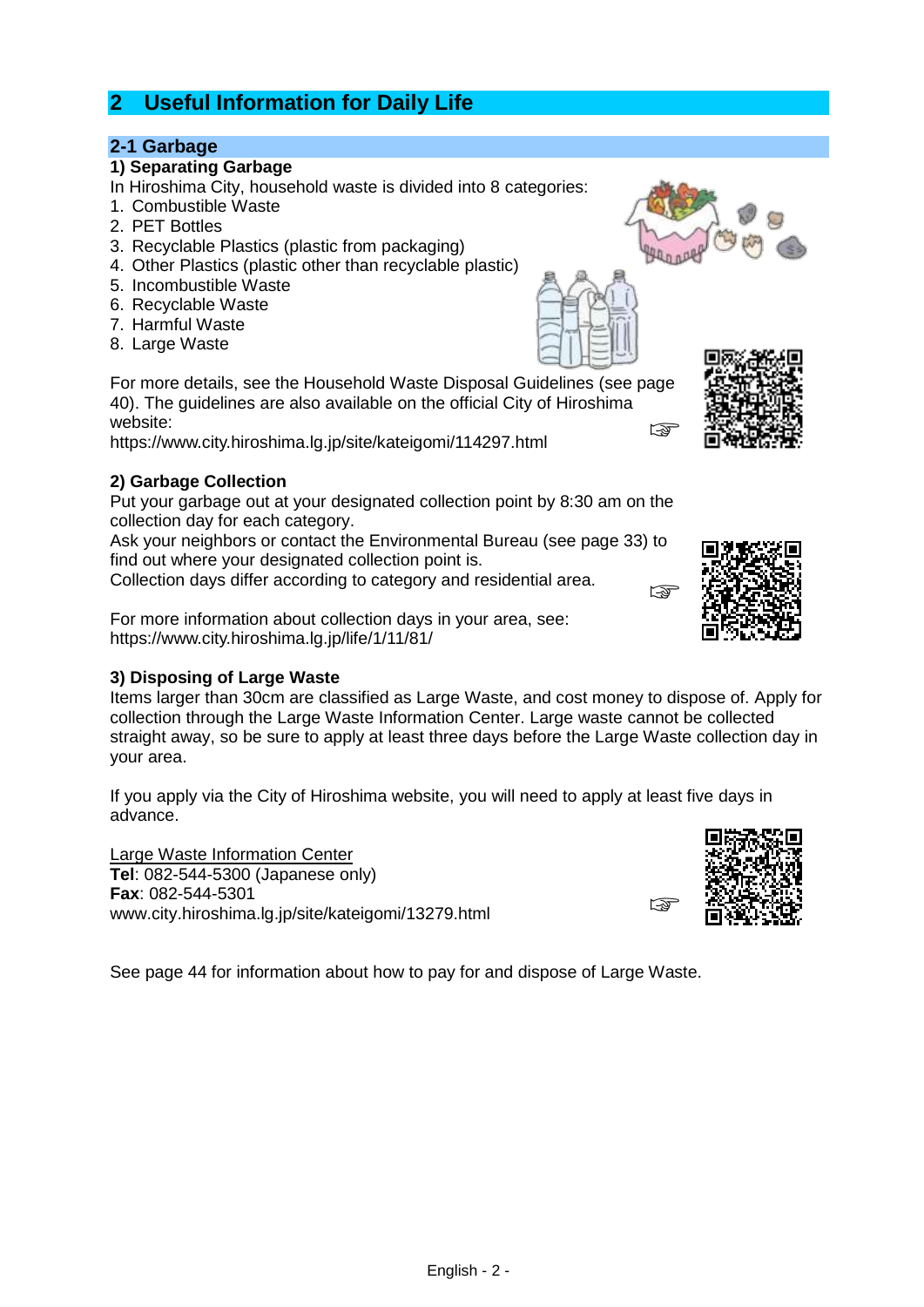## **2-2 Water, Sewage, Electricity, and Gas**

## **1) Water and Sewage Services**

#### **1. Turning the water supply on and off:**

If you want your water supply turned on or off, contact the City of Hiroshima Waterworks Bureau Newly Moved Customer Advice Center at least three or four days in advance.

Waterworks Bureau Newly Moved Customer Advice Center **Tel**: 082-511-5959 **Fax**: 082-228-8861

#### **2. Questions about water bills and sewage fees:**

Contact your local Waterworks Bureau Service Station (see page 32) if you have questions about your water bill. Contact the Management Division, Sewerage Bureau, the City of Hiroshima if you have questions about your sewage fees.

Management Division, Sewerage Bureau **Tel**: 082-241-8258

#### **2) Electricity**

#### **1. Turning the electricity supply on and off:**

Chugoku Electric Power (If your electricity is not provided by Chugoku Electric Power, please contact your provider directly)

| Area                                                                                                                                              | <b>Tel</b>   | <b>Name</b>                                  |
|---------------------------------------------------------------------------------------------------------------------------------------------------|--------------|----------------------------------------------|
| Naka Ward, Higashi Ward, Minami Ward, Nishi<br>Ward (except Shinjo-cho), and part of Minaga in<br>Saeki Ward                                      | 0120-297-510 | Hiroshima Energy<br><b>Sales Center</b>      |
| Aki Ward (except Terayashiki)                                                                                                                     | 0120-525-079 |                                              |
| Asaminami Ward, Asakita Ward, Shinjo-cho in<br>Nishi Ward, part of Nukushina and Fukuda in<br>Higashi Ward, and Shimo in Yuki-cho (Saeki<br>Ward) | 0120-516-830 | Hiroshima-kita<br><b>Energy Sales Center</b> |
| The rest of Saeki Ward                                                                                                                            | 0120-517-270 | Hatsukaichi Energy<br><b>Sales Center</b>    |

#### **2. If you experience power outages:**

Contact your local Chugoku Electric Power Transmission and Distribution Center

| <b>Area</b>                                                                                                                                       | <b>Tel</b>   | <b>Name</b>                                                      |
|---------------------------------------------------------------------------------------------------------------------------------------------------|--------------|------------------------------------------------------------------|
| Naka Ward, Higashi Ward, Minami Ward, Nishi<br>Ward (except Shinjyo-cho), and part of Minaga in<br>Saeki Ward                                     | 0120-748-510 | Hiroshima<br>Transmission and<br><b>Distribution Center</b>      |
| Aki Ward (except Terayashiki)                                                                                                                     | 0120-525-089 | <b>Yano Transmission</b><br>and Distribution<br>Center           |
| Asaminami Ward, Asakita Ward, Shinjo-cho in<br>Nishi Ward, part of Nukushina and Fukuda in<br>Higashi Ward, and Shimo in Yuki-cho (Saeki<br>Ward) | 0120-516-850 | Hiroshima-kita<br>Transmission and<br><b>Distribution Center</b> |
| The rest of Saeki Ward                                                                                                                            | 0120-517-370 | Hatsukaichi<br>Transmission and<br><b>Distribution Center</b>    |

#### **3) Gas**

#### **Turning the gas supply on or off, or if your gas appliance is faulty/broken:**

Hiroshima Gas (If your gas is not provided by Hiroshima Gas, please contact your provider directly).

**Tel**: 0570-002-888 / 082-251-2176【January/5/2021~】

Customer service is available in English, Chinese, Korean, Portuguese, Spanish, Vietnamese, and Thai through external interpreting services and mobile devices.

For propane gas, contact a propane supplier in your area. Ask your landlord for more information about local propane suppliers.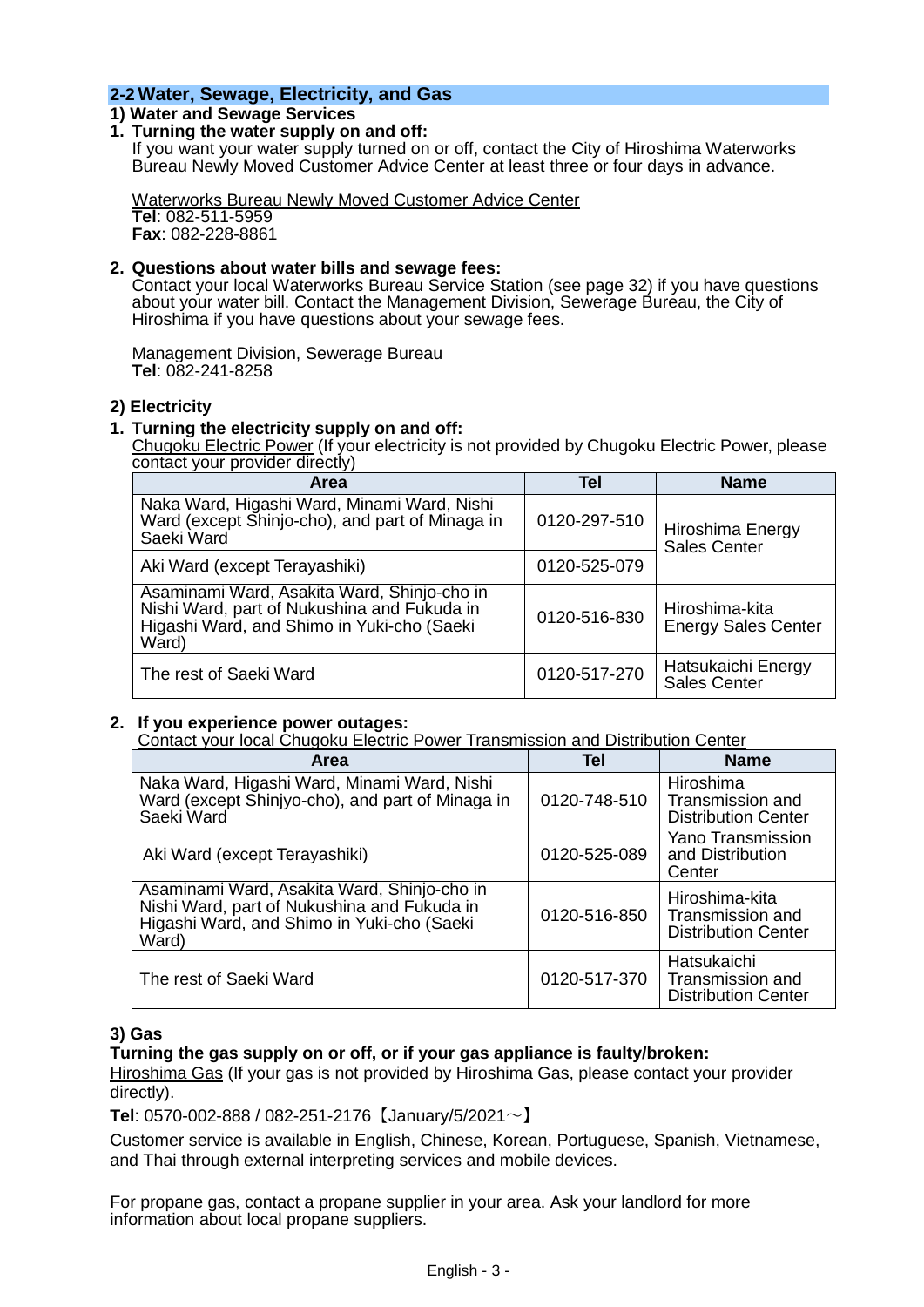## **2-3 Housing**

#### **Finding a place to live**

Housing is usually found through real estate agents. If you are studying at a university, your university may be able to provide relevant information.

To rent housing, you must sign a lease contract. Lease contracts usually require a guarantor (*hoshōnin*). Lease contracts also usually include things unique to Japan, such as key money (*reikin*) and security deposits (*shikikin*). For more information, contact a real estate agent or, if you are a student, your university.

Be sure to register your address once you have found housing (see page 8).

○ **Private rental housing: support services for foreign nationals** You can search for private rental housing that accepts foreign nationals via the Safety Net Housing Information website: www.safetynet-jutaku.jp/guest/index.php ☞



### ○ **Municipal housing**

If you either **a)** are a registered resident of Hiroshima City who actually lives here and meets criteria including those related to family members and income; or **b)** work in Hiroshima City and meet criteria including those related to family members and income, you can apply to live in municipal housing.

You can apply in two ways: one is available throughout the year and the other is available during application periods that happen four times a year (in February, May, August, and November). For more information, contact your local ward office Architecture Division (see page 32).

#### **Etiquette**

#### **Noise**

Keep in mind that when living in housing complexes or apartments, the noise you make in your house or apartment might be heard by your neighbors. Try to keep noise to a minimum, especially late at night and early in the morning, as this might annoy your neighbors. (For example, be careful of the volume of televisions, radios, musical instruments, speaking in loud voices, vacuum cleaners, washing machines, showers/baths, opening and closing doors, etc)

#### **Use of shared areas in multi-dwelling housing**

Hallways and stairs are communal areas. In an emergency, such as an earthquake or fire, these are used for evacuation. Do not leave your personal items there.

### **Neighborhood/community associations**

Neighborhood/community associations (*chōnaikai* or *jichikai*) are formed independently by the community and allow residents to help each other and build friendships. Membership is voluntary. Joining such an organization will help you access information about life in the community. Moreover, they offer help in times of disaster. To find out how to join your neighborhood/community association, ask someone in charge, such as the chairperson, or contact your local ward office Community Revitalization Division (see page 32).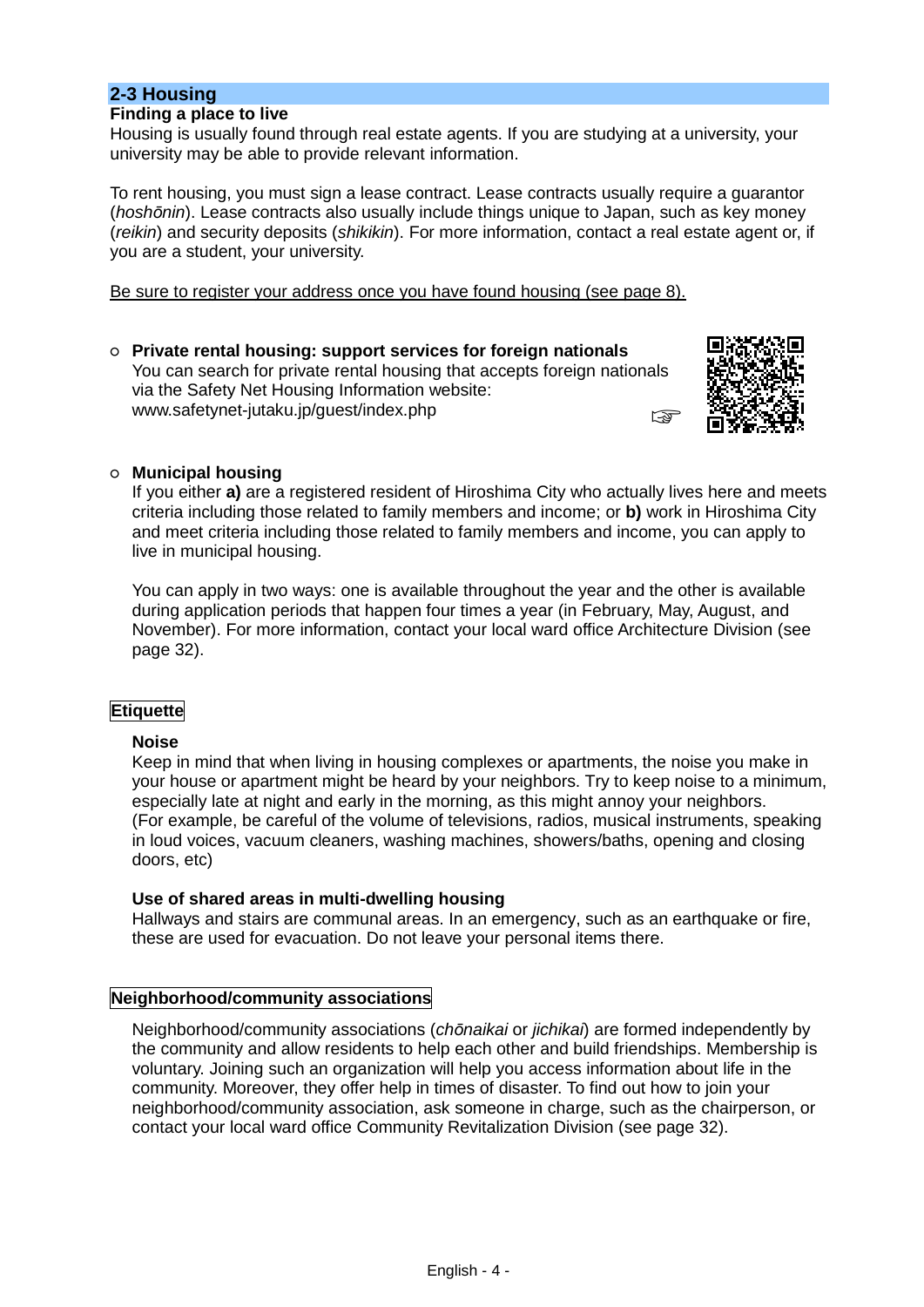## **Registering and vaccinating dogs**

### **Dog registration**

If you own a dog that is 91 days or older, you must register them. You can register your dog at the Animal Care Center or any private veterinarian. A license tag will be issued after registration. You must contact the Animal Care Center in the following cases:

- The dog's owner changes.
- The owner's address changes.
- The dog dies.
- The dog bites someone.

#### **Rabies vaccination (once a year)**



If you own a dog, you must vaccinate them against rabies. Vaccinate your dog at a group vaccination or at a private veterinarian. Group vaccinations are held every year in Hiroshima City between April and May. Once your dog has received a rabies vaccination, you will receive a vaccination certificate.

**Note**: Dogs must wear their license tags and vaccination certificates.

#### **Animal Care Center**

**Address**: 11-27 Fujimi-cho, Naka-ku, Hiroshima **Tel**: 082-243-6058

### **2-4 Mail**

Japanese post offices are not only responsible for the mail; they also provide savings and insurance services.

If your address changes, submit a change of address notification form to the post office. After submission, mail sent to your previous address will be forwarded to your new address for one year.

Customer Service Consultation Center **Tel**: 0120-23-2886 / 0570-046-666 (For services in English: 0570-046-111)

Monday to Friday: 8 am – 9 pm Saturdays, Sundays, and national holidays: 9 am – 9 pm

Visit the following website for information about mail in English: www.post.japanpost.jp/index\_en.html



### **2-5 Rules of the Road**

In Japan, cars, motorcycles, and bicycles keep to the left and pedestrians walk on the right. Pedestrians have the right of way at crosswalks.

### **1) Bicycles**

When riding a bike, you must follow these rules:

- Do not ride your bike under the influence of alcohol. Do not ride two to a bike. Do not ride side-by-side with another cyclist.
- Turn your lights on at nighttime.
- Obey traffic lights at crossings; stop and make sure it is safe.